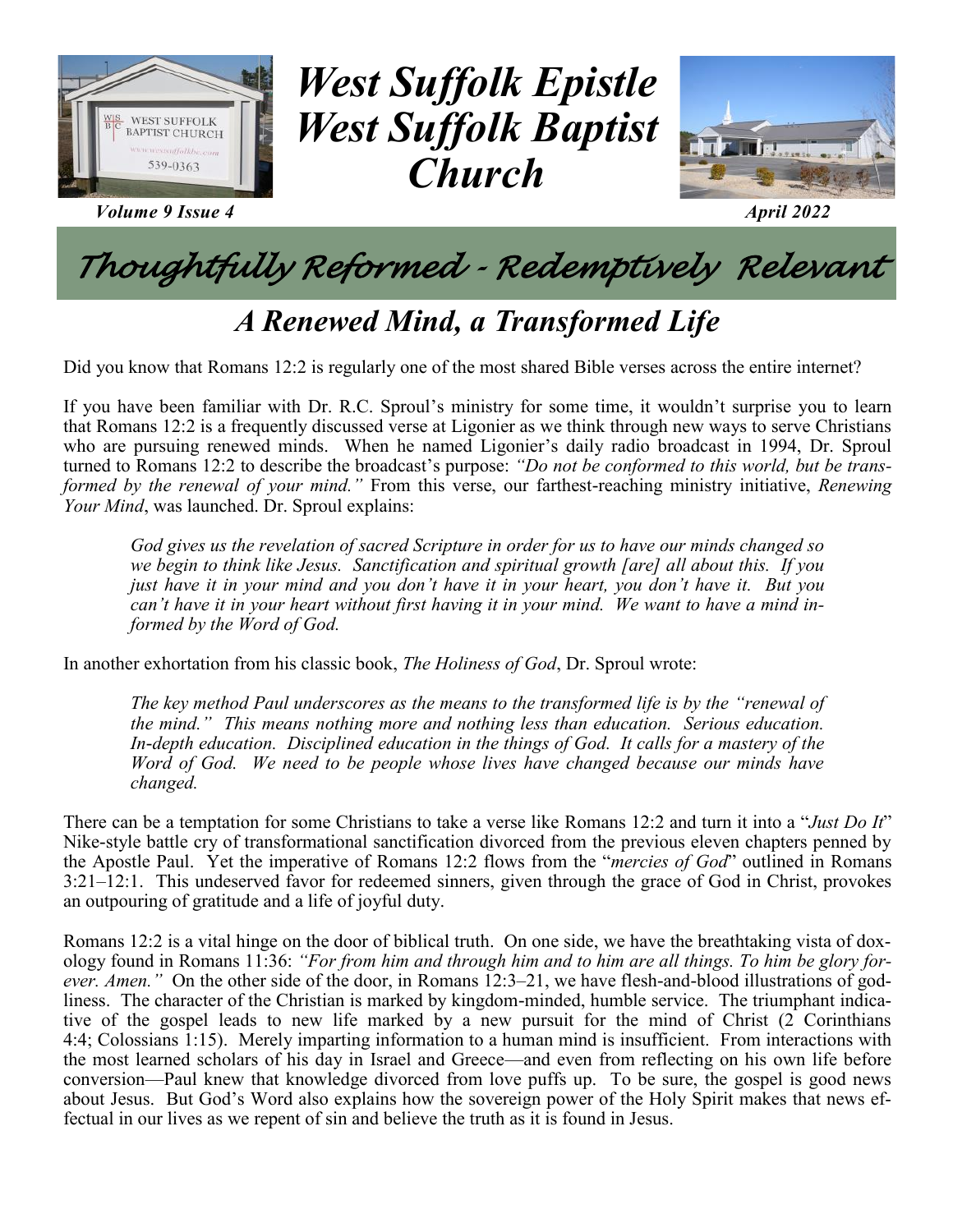



*A Renewed Mind, a Transformed Life*

*Continued from Page 1*

Romans 12:2 also stands in stark contrast to the truth suppression of Romans 1:18–32. Unsurprisingly, the darkened mind continually shifts the boundaries of ethical norms and slips further into darkness. Along the way, unbelief clamors for everyone's approval, enlisting public shaming and legal force in its cause. No one can deny this is happening everywhere. The treasonous revolution against the Creator is in full swing. Selfappointed, self-determined rights in the pursuit of dignity and liberty supposedly trump any outside influence, wisdom, or authority. Lost is the truth that men and women are image bearers of God, created in knowledge, righteousness, and holiness. Perhaps the Word of God has something to say about how we ought to live? The painful tragedy of the darkened mind is evident as those we dearly love self-destruct in sinful labyrinths of their own making. We grieve when righteousness is cast aside because of the harm it can mean for our families and our neighbors (Psalm 119:136). Through tearful pleas, we warn that their feet will slip in due time (Deuteronomy 32:35).

Dr. Sinclair Ferguson explains further the relationship between the gospel and godliness:

*Jesus wants His disciples to understand the significance of what He came to do for them, and then to make connections between what He has done and what they are to do. Understanding, the key to transformed Christian living, lies here—not primarily in our affections, or our emotions, or our instincts, or even our will. Christ will gradually transform all these. But He does so through our understanding of the gospel. As its truth affects the way we think, it begins to change the way we feel; that in turn affects what we want, and the way we behave. Thus the gospel fuels the way we live. This is the principle enunciated in Romans 12:1–2. The transformation of our lives takes place by means of the renewal of our minds.* 

Most of all, the renewed mind is marked by a reliance on the Bible, the only infallible rule for faith and practice. It is sufficient. Through the light of Scripture, we begin to understand God's holy character and realize our sinfulness—learning all that was lost in Eden, and discovering why we long to return from exile to the Father's fellowship. That leads us to turn in repentance and look with joy to the redemption found only in the Lord Jesus Christ. Peace with God is now possible (Romans 5:1). Rejoice! Being found in Christ and living by His revealed Word brings true human dignity and liberty. A renewed mind leads to a transformed life. *~ Chris Larson - President and Chief Executive Officer of Ligonier Ministries. Chris joined Ligonier in 2004, and he directs and leads all strategic outreach initiatives and oversees daily ministry operations.*

## *Faithful Vigilance*

Paul warned the elders of the church in Ephesus about the critical need for them to be vigilant: *"Pay careful attention to yourselves and to all the flock, in which the Holy Spirit has made you overseers, to care for the church of God, which he obtained with his own blood. I know that after my departure fierce wolves will come in among you, not sparing the flock; and from among your own selves will arise men speaking twisted things,*  to draw away the disciples after them. Therefore be alert . . . " (Acts 20:28-31). This Apostolic warning was not just for the Ephesian church; it is a warning that is necessary for every church in every age.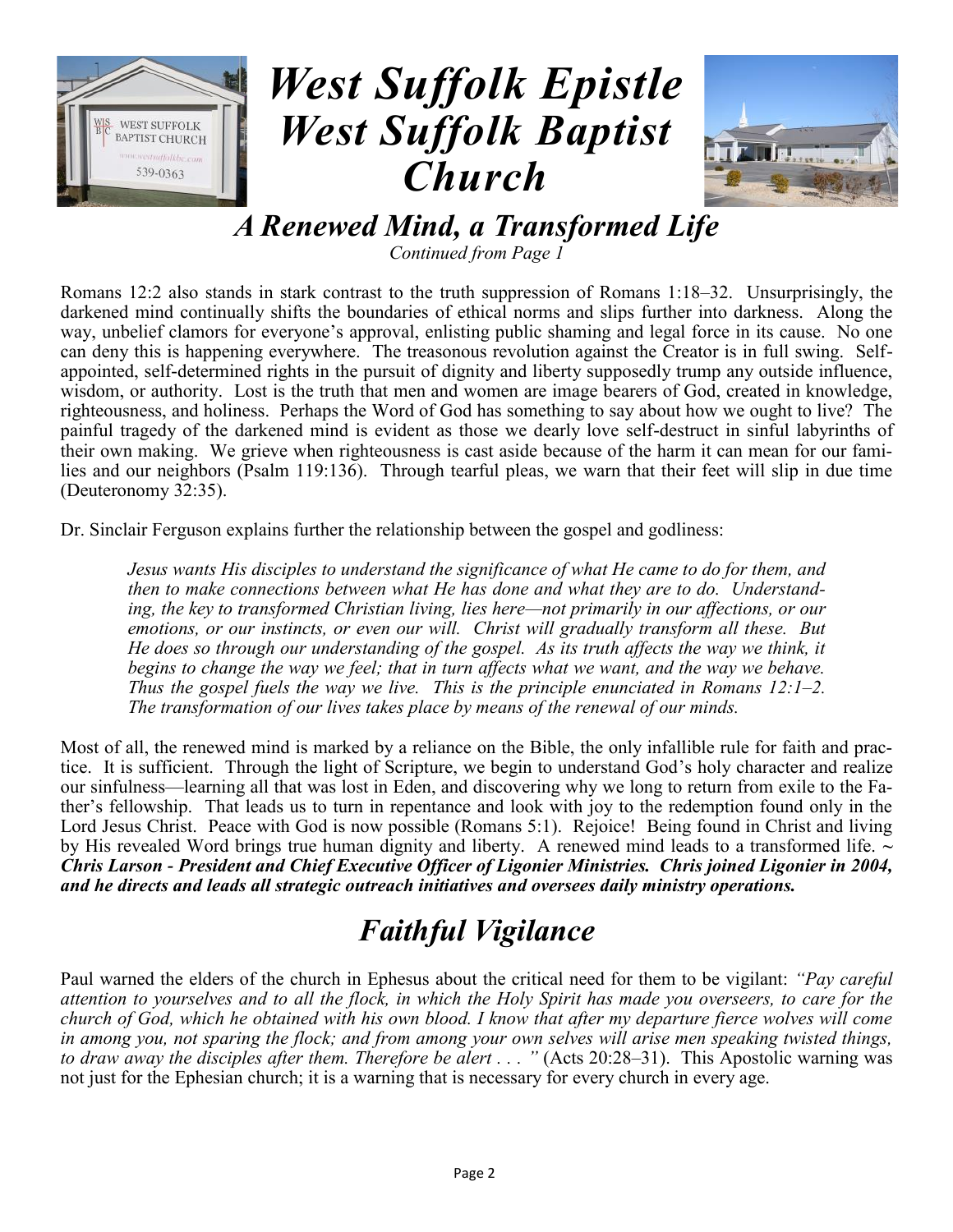



### *Faithful Vigilance*

*Continued from Page 2*

Paul's warning was taken very seriously by many churches and ministers in the controversy between fundamentalists and liberals in the 1920s. Fundamentalists seeing their churches and schools deserting historic Christianity viewed liberals as devious, deceptive, even demonic. Dr. J. Gresham Machen, in the most valuable and enduring critique of liberalism written in the 1920s, Christianity and Liberalism, concluded that Christianity was one religion and liberalism was quite another.

While Dr. Machen's analysis was accurate and presented in a temperate manner, many in the churches of his day did not accept it. Why was that, and what can we learn in our day about being vigilant in defending and promoting biblical Christianity?

#### **The Mind of Liberalism**

In the first place, we should try to understand how the liberals saw themselves and how they communicated their convictions to others. Liberals insisted that they were evangelical Christians. They believed that they did hold to the essentials of the Christian faith. They insisted, affirming the language of the Auburn Affirmation of 1924, that they held to basic Christian doctrines and only rejected some of the theories that fundamentalists used to elaborate those doctrines. For instance, they believed that Jesus was God with them, but not in the virgin birth. The liberals sincerely believed that they alone would save Christianity in the modern world by making it more relevant. As such, they were active missionaries for their cause.

Dr. Machen was right when he stated of the liberals:

*By the equivocal use of traditional phrases, by the representation of differences of opinion as though they were only differences about the interpretation of the Bible, entrance into the Church was secured for those who are hostile to the very foundations of the faith. But the liberals denied such charges, and by using ambiguous language, they persuaded many that they were not as bad as their critics claimed.* 

The controversy between liberals and fundamentalists was not only about truth for Dr. Machen, it was about ethics. The liberals were not straightforward or honorable in making their beliefs clear. He wrote that "honesty is being relinquished in wholesale fashion by the liberal party in many ecclesiastical bodies today." They had promised in their ordination vows to uphold doctrines that they did not believe.

#### **The Conservative Mind**

Dr. Machen believed that the majority of church members in his day were basically conservative. They did not want extensive changes in the doctrine or life of their churches. They were somewhat anxious about where the liberals wanted to take the church. However, they tended to be optimistic about the future and were concerned about criticism of liberalism that seemed too negative or strident.

The leadership of the conservative wing of the church did not present a united front. While the staunch conservatives like Dr. Machen were very alarmed and critical of the liberals, other moderate conservatives argued that too much negativity and divisiveness would undermine the mission of the church. Conservative church members often did not know whom to believe or follow.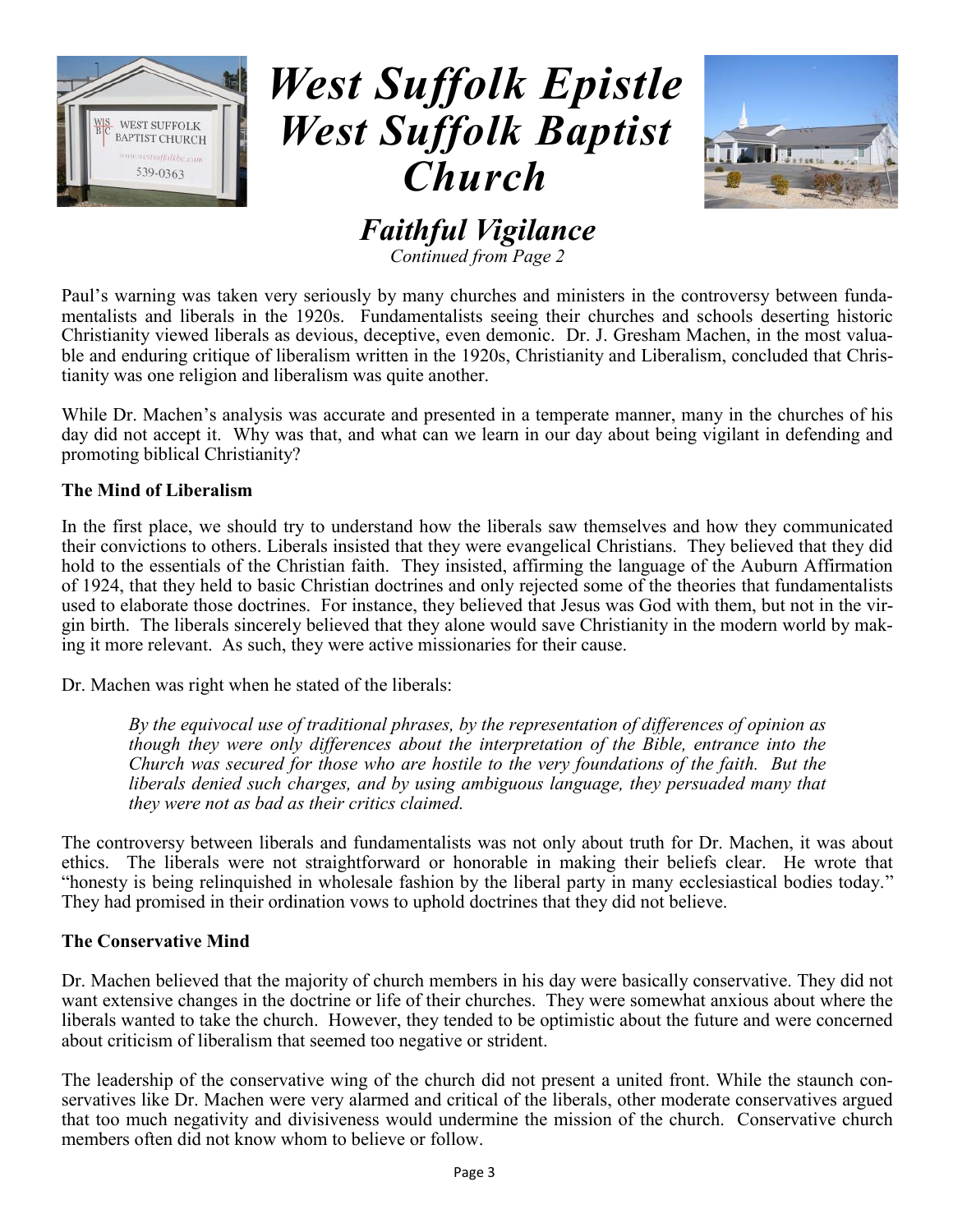



*Faithful Vigilance*

*Continued from Page 3*

The division of opinion among conservative leaders and the optimism of many conservatives disposed them to shy away from a fight. As early as 1915, Dr. Machen saw the potential danger of this situation: *"The mass of the Church here is still conservative—but conservative in an ignorant, non-polemic, sweetness-and-light kind of way which is just meat for the wolves. I do not mean to use harsh phrases in a harsh way, and my language must be understood to be biblical."* As Paul had warned the Ephesian elders about wolves attacking the sheep of the church, so Dr. Machen worried that the sheep of the church in his day were very vulnerable to liberal wolves.

#### **The Confessionalist Mind**

While Dr. Machen was often seen as the greatest intellectual leader of the fundamentalist movement, he was not entirely comfortable with the fundamentalist movement. He did not believe that it was enough to defend just five fundamentals of the faith. He believed that fundamentalism was too individualistic, too reductionistic, and too unconcerned with history. For Machen, true Christianity was an historic community with a full and coherent theology. True Christianity, as Dr. Machen knew it in the Reformed tradition, came to doctrinal expression in a full confession of faith, such as the Westminster Confession of Faith.

Dr. Machen believed a confession expressed the mind of the church and showed church members what the church confessed as the great and necessary teachings of the Bible. The confession should serve as an antidote to doctrinal ignorance in the church as the church diligently teaches its confession to its members. The confession should show the church what doctrines it must fight to uphold. It should strengthen the church as the bulwark of the truth.

Today, evangelical churches face doctrinal challenges every bit as serious as those of the 1920s. Some evangelicals reject the inerrancy of the Bible. Some reject the historic doctrine of God for what they call "*open theism*." Some reject the biblical doctrine of justification that was recovered by the Reformation for some form of moralism.

Evangelical churches today, however, are far less troubled by the serious doctrinal errors that divide them than they were in the 1920s. They are less vigilant than they were then. The church generally has not learned the lesson of confessionalism. Doctrinal knowledge, biblical understanding, and disciplined Christian living seem to have declined rather than advanced since the 1920s.

Paul's call to thoughtful vigilance is needed more today than ever. Ministers, elders, and church members today must be renewed in the truth by a full and careful knowledge of doctrine contained for us in the great confessions of the churches. Then we will know where and when to fight, as well as the truth for which we fight. As Paul wrote to Timothy: *"Keep a close watch on yourself and on the teaching. Persist in this, for by so doing you will save both yourself and your hearers"* (1 Timothy 4:16). *~ Dr. W. Robert Godfrey*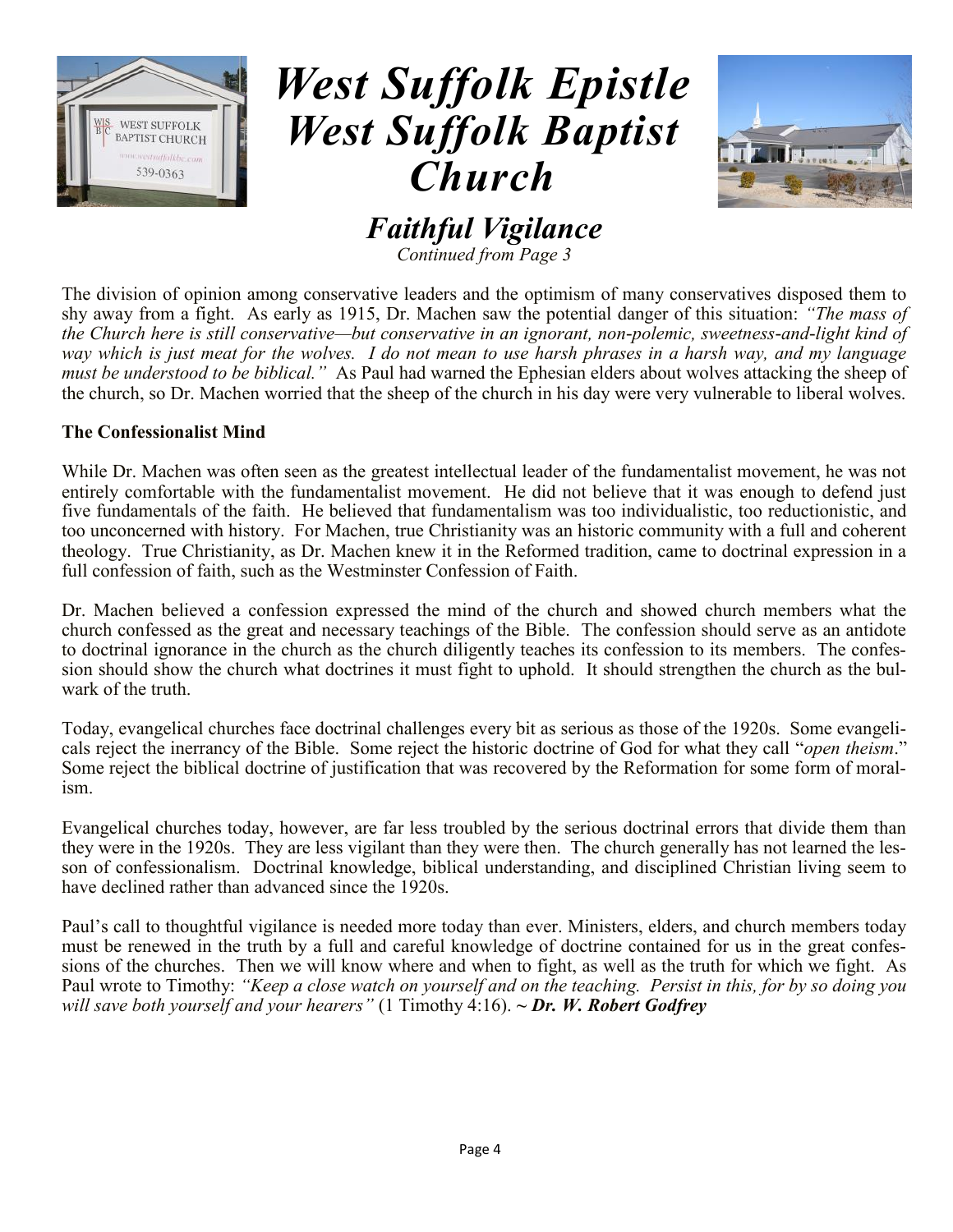



### *What Is Truth?*

What is truth? This question raised by Pilate, when Jesus Christ stood trial before him, exposed his own worldview. He lived in a world in which absolute truth did not exist. I think Pilate's voice was dismissive and filled with disdain. I imagine he sneered in mockery, angry that Christ dared to speak with truth. Though he looked straight into the face of the incarnate Truth, he could not discern it. Pilate was like so many today, a postmodernist, but one living in premodern times.

What is truth? It is defined as that which conforms with fact or reality. It is genuineness, veracity, or actuality. In a word, truth is reality. It is how things actually are. Theologically, truth is that which is consistent with the mind, will, character, glory, and being of God. Truth is the self-disclosure of God Himself. It is what it is because God declares it so and made it so. All truth must be defined in terms of God, whose very nature is truth.

God the Father is "*the God of truth*" (Psalm 31:5; Isaiah 65:16, NASB and hereafter). Jesus Christ is "*full of grace and truth*" (John 1:14). In fact, He is "the truth" (14:6). The Holy Spirit is "*the Spirit of truth*" (14:17; 15:26; 16:13). Paul calls Scripture "*the word of truth*" (2 Timothy 2:15). Jesus prayed, "*Your word is truth*" (John 17:17). Everything about God is true. God always tells it like it is.

How valuable is the truth? Its worth is more "*than gold, yes, than much fine gold*" (Psalm 19:10). John Calvin says, "*Nothing is deemed more precious by God than truth*." No one can be saved without the truth. Nor can anyone be sanctified or strengthened without it. This being so, what are the characteristics of truth? What are its distinguishing properties?

*First*, truth is divine. Ultimately, all truth is God's truth. Truth is from above. It is not of this world. It is not what the crowd speculates something to be. It is not determined by opinion polls, nor is it discovered by public surveys. It is not grandfathered in by human tradition. Truth can be known only by divine revelation.

God is the one Source and sole Author of truth. Sin is whatever God says it is. Judgment is whatever God says it is. Salvation is what God says it is. Heaven and hell are what God says they are. It matters not what man says but simply what God says. One word of what God says is worth more than ten thousand libraries of what man says. "*Let God be found true, though every man be found a liar*" (Romans 3:4).

**Second**, truth is absolute. Without God, there cannot be any absolutes. Without absolutes, there can be no objective, universal truths. Without absolutes, truth becomes subjective, relative, and pragmatic. Without absolutes, truth gives way to mere personal or cultural preferences. But to the contrary, all truth is absolute because God is absolute truth.

This means that only what is of truth is true. Everything contrary to the truth is a lie. Truth is exclusive, not inclusive. Truth is discriminating as it excludes what is not true. Truth is incompatible with and intolerant of all error. If all truth is God's truth, then all untruths are the Devil's lies.

The issue in our day is whether there is absolute truth that is true for everyone, no matter who they are, where they live, or what they do. Many people say truth is whatever they want it to be. They claim that what you believe is "*true for you*" and what I believe is "*true for me*," even when the two are worlds apart. Something cannot be both true and not true. In such a worldview of self-deception, truth is no longer objective.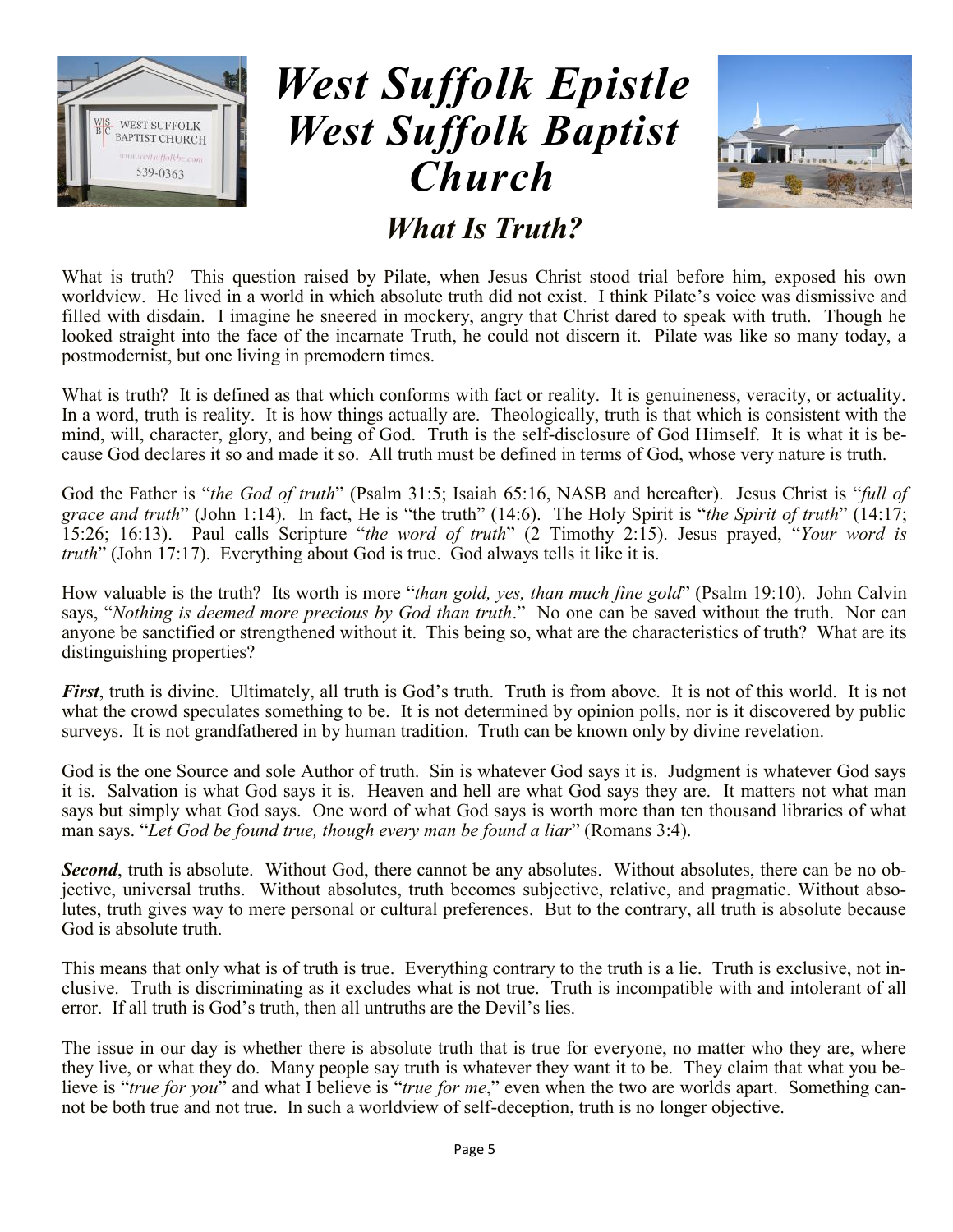



*What Is Truth?*

*Continued from Page 5*

All truth is universally true. There is no place where truth is not true. It is comprehensive, total, complete. Francis Schaeffer maintains, "*Biblical Christianity is Truth concerning total reality*." That is, it exists without any exceptions. Truth is absolute because it is derived from the one God. Absolute truth depends on God.

**Third**, truth is singular. That is to say, truth is a single entity. It does not exist in bits and pieces of unrelated ideas or disconnected data. The Bible most often uses the definite article when speaking of the truth. Truth can never be merely a truth, as if it exists in fragments from various sources. Truth is not a collection of ideologies gleaned from detached sources. It can never be found in a study of comparative religions or competing philosophies. Instead, all truth is found in the one true God.

Because truth is one body of truth, it is always internally consistent. It never contradicts itself. Truth always speaks with one voice and is always in perfect agreement with itself. It is always in harmony with everything else it says, since each aspect of truth is congruent with the sum of its parts.

Schaeffer notes, "*Christianity is not a series of truths in the plural, but rather truth spelled with a capital 'T.'* " In other words, truth presents a singular worldview. It presents one origin for the universe, one problem of the human race, one way of salvation, one way of holiness, one standard for the family, one plan for human history, one consummation of the age. James Montgomery Boice asserts, "*Truth holds together. There is no phase of truth that is not related to every other phase of truth. All things that are true are part of the truth and stand in proper relationship to God, who is Himself the truth.*" Truth is consistent with itself.

*Fourth*, truth is objective. This means that truth is not subjective. It is not discovered by personal feelings nor determined by private intuitions. Instead, truth is propositional. It is conveyed in narrowly defined words that have rational definitions and is stated in precise terms that communicate real meaning. Words mean something in regard to truth. Therefore, truth is black and white. It is definite, definitive, and conclusive. Truth is not abstract, vague, or nebulous. It is accurately stated by the fixed meaning of words and can be observed, discussed, studied, analyzed, believed, proclaimed, and defended.

Because truth is objective, it is impartial, unbiased, unprejudiced, and non-partisan. It speaks to all people in all places the same. Truth never speaks out of both sides of its mouth. It never caters to the crowd. It never says one thing to one person and something else to another. Truth addresses all people alike as it finds them.

*Fifth*, truth is immutable. God does not change and neither does His truth, which cannot be true today but not true tomorrow. Truth is the same yesterday, today, and forever. Right is always right and wrong is forever wrong. Society may try to redefine morality. Culture may try to reclassify its mores. But Jesus identified Himself as the Truth, not the custom of the day. Truth is forever the same. The psalmist says, "*Forever, O Lord, Your word is settled in heaven*" (119:89). Isaiah 40:8 affirms, "*The grass withers, the flower fades, but the word of God abides forever.*" The world changes. Kingdoms rise and fall. But truth remains unchanging.

Truth is permanent, fixed, and established. It is inflexible, unvarying, constant, lasting, enduring, timeless, unchanging. Therefore, truth is always relevant. It is always current, always contemporary, always relevant. Truth addresses the issues of the day with penetrating insight. It is never outdated, never obsolete, never expired. Truth never tires, never wanes, never ceases to be true.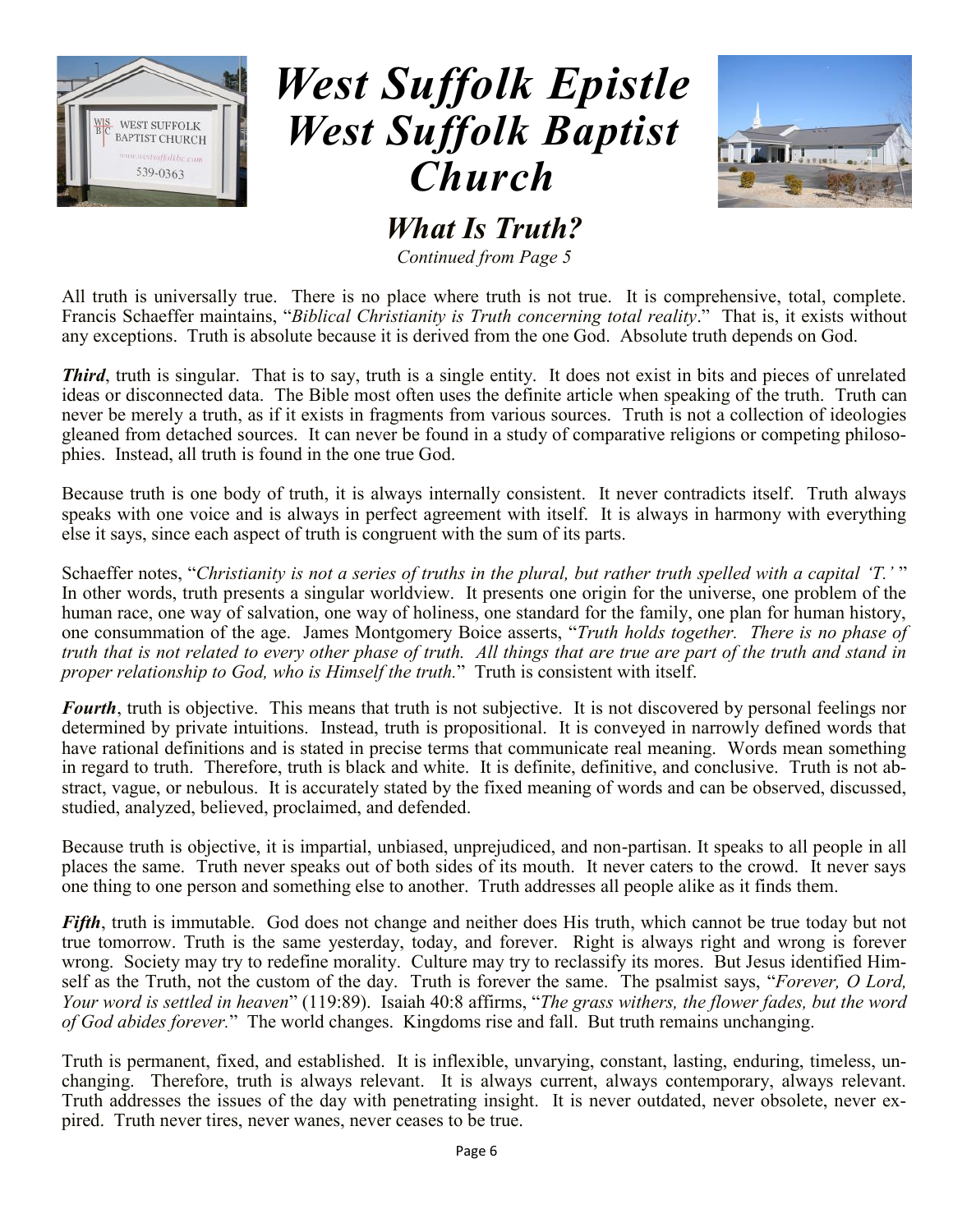



*What Is Truth?*

*Continued from Page 6*

**Sixth**, truth is authoritative. Truth does not stammer or stutter. It speaks with the supreme authority of God Himself. It always makes demands upon us and never offers mere suggestions. It never presents just one more option to consider. It is never intended to be simply interesting. It never speaks to tickle our curiosity. Instead, truth speaks with the voice of sovereignty. Truth roars with the sound of many waters, drowning out every other voice. Truth is commanding, arresting, and directional. It has the authority to order us. Truth must, therefore, be heard. It demands our undivided attention. We cannot pretend that truth has not spoken. We cannot act as if it will go away. We cannot live in denial of truth. It lays hold of us by the lapels and draws us close. It summons us and mandates our complete compliance. Truth is binding upon our lives. Truth demands our response.

Likewise, truth possesses supernatural power. Jesus said, "*You will know the truth and the truth will make you free*" (John 8:32). When received by faith, the truth delivers our souls from the tyranny of sin. Jesus prayed, "*Sanctify them in the truth; Your word is truth*" (17:17). The truth cleanses and purifies. It penetrates into the deepest level of the human heart, cuts to the bone, and works from the inside out (Hebrews 4:12). It has lifechanging power. It converts, sanctifies, and strengthens. It conforms, transforms, and reforms. Truth renews our minds, revives our hearts, and redirects our steps.

Truth has the final word in all matters, telling us how to worship and how to walk. It tells us how to follow Christ. It is the final arbitrator on any subject. It is the final judge of every life. All people are measured by the truth. Every life is weighed in the balances by the truth. Every destiny is marked by the truth. And so the truth will have the final say in every life. *~ Dr. Steven J. Lawson* 

### *An Urgent Threat to Churches and Parents*

Right now, even as you read this column, religious liberty is threatened in the heartland of America. For the last 45 years, Faith Church in Lafayette and West Lafayette, Indiana, has offered a ministry of Biblical counseling. The church has made a costly and sacrificial commitment to ministering to people based on the Word of God. But, as **WORLD's** Steve West reports, "*that outreach is now threatened by a city council proposal that would penalize anyone who talks with minors to help them overcome unwanted same-sex attraction or gender dysphoria.*"

The proposed ordinance is presented as a ban on "*conversion therapy*," but the church categorically rejects that method as unbiblical. In reality, these so-called bans are being used as muzzles to silence evangelical churches and ministries that have never had anything to do with conversion therapy. The aim is to coerce churches into forfeiting any counsel that would imply or teach that there is anything sinful about LGBTQ behaviors, impulses, feelings, and identities. In this case, the proposal before the West Lafayette City Council would, if enacted into law, threaten the ability of churches to preach the Bible and would even threaten the right of Christian parents to counsel their own children.

This is Indiana, for crying out loud. We have seen similar legislation adopted in Canada and now considered in the United Kingdom. Across America, similar initiatives have been undertaken at both the state and local levels. But this is in the heartland of America, where many Christians believe themselves to be safe and their churches to be free.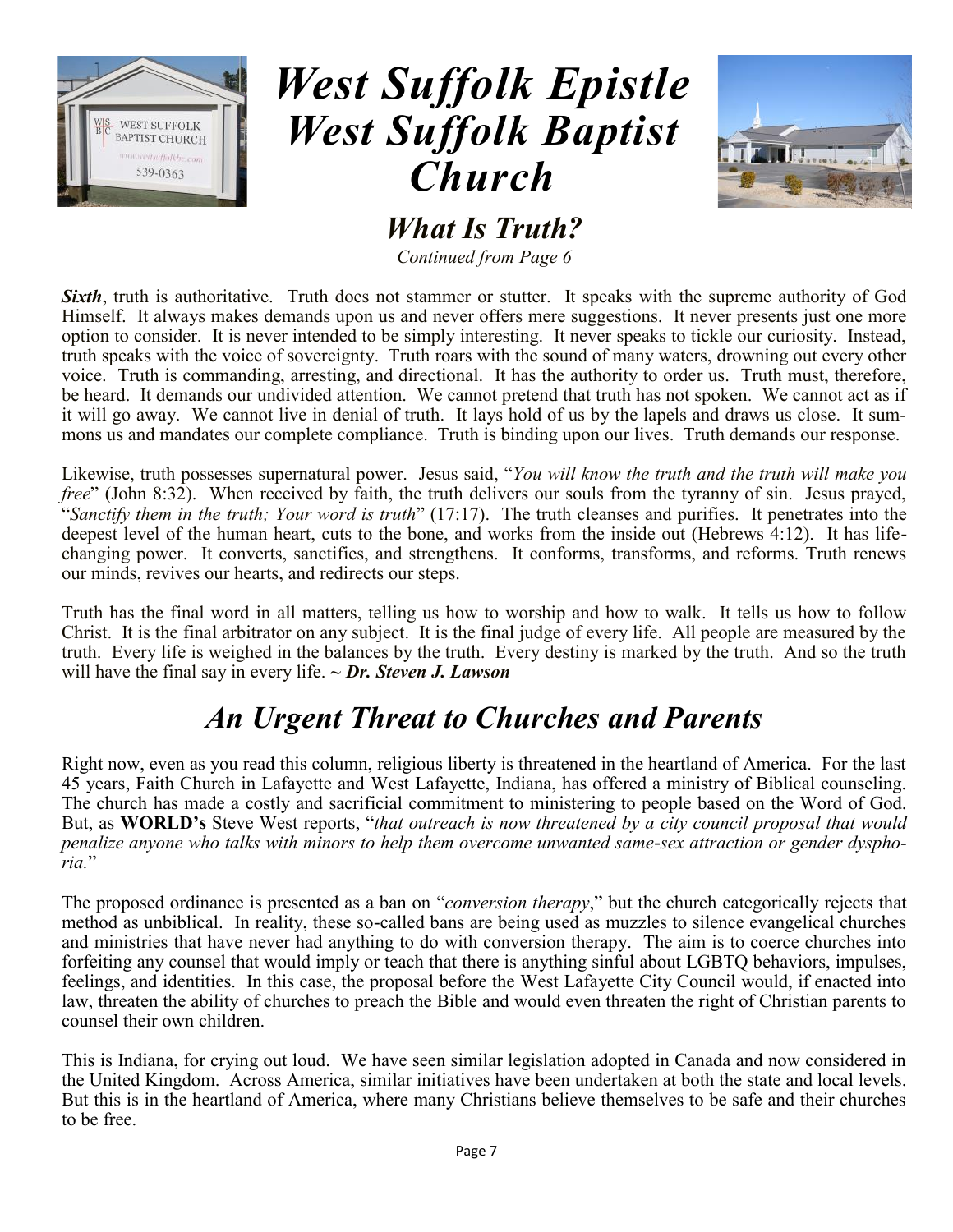



### *An Urgent Threat to Churches and Parents*

*Continued from Page 7*

Pastor Steve Viars of Faith Church put the matter this way: "*Imagine a scenario where an area teenager voluntarily visits a self-identified faith-based counselor, but because the counselor used the Bible as their source of truth, the local police department imposed a fine of \$1,000 per day*." That scenario is precisely what this proposed ordinance would produce. Pastor Viars continued, "*Sound like a poorly written plotline from a dystopian flick? Actually, that could be our new reality, courtesy of the West Lafayette City Council and their proposed Ordinance 31-21.*"

A look at the text of the proposed ordinance reveals that the pastor is speaking the truth. He is not exaggerating. Note that this ordinance is not addressed simply to licensed professional counselors. Instead, it is addressed to anyone who counsels, and counseling is defined as "*techniques used to help individuals learn how to solve problems and make decisions related to personal growth, vocational, family, and other interpersonal concerns.*" That would include the very conversations that are the life and work of the local church, and the daily life of parents.

The proposed ordinance represents a direct attack upon the right of churches in West Lafayette to preach the gospel and conduct a gospel ministry based upon Biblical authority. It directly assaults the rights of Christian parents. It threatens to criminalize any effort to instruct, persuade, and encourage young people to honor Christ and obey Holy Scripture—at least when it comes to their struggles with sexuality.

The threat to American churches and Christian parents is clear. This is nothing less than an attempt to coerce our churches into total capitulation to the moral revolutionaries and the LGBTQ movement. It is bracing enough to realize that the U.S. House of Representatives has already passed the so-called "*Equality Act*" that would subvert religious liberty and push the demands of the LGBTQ community to the forefront. In this case, we are looking at an attempt to silence Christian witness in a city in Indiana.

Councilwoman Shannon Kang, as reported by WFYI, a public radio station in Indianapolis, stated that "*as a queer person herself,*" she wanted the council to approve the ordinance. She added, "*Ordinances and resolutions like this are intended to change the culture.*"

You bet they are. This proposed ordinance attempts to change the culture by silencing the church and its ministries, by intimidating Christian parents, and by sending the public a signal that holding to the Biblical convictions of historic Christianity is not only "*on the wrong side of history*," but also on the wrong side of the law.

Sensing opposition to the ordinance, the city council has twice postponed public consideration of the measure. But proponents are determined, and they are confident that momentum is on their side. Some advocates of the ordinance claim that their intention is not to silence the church but to ban certain therapeutic techniques. If that were true, they would have written the ordinance differently. As it stands, it is a direct threat to the integrity and liberty of Christian ministry.

The real issue here is not opposition to a specific and discredited form of therapy, which is incompatible with Biblical counseling in the first place. The real issue is the determination of the moral revolutionaries—in their own words—to change the culture.

If they can get away with this in West Lafayette, Indiana, they can get away with it anywhere. *~ Dr. R. Albert Mohler, Jr.*